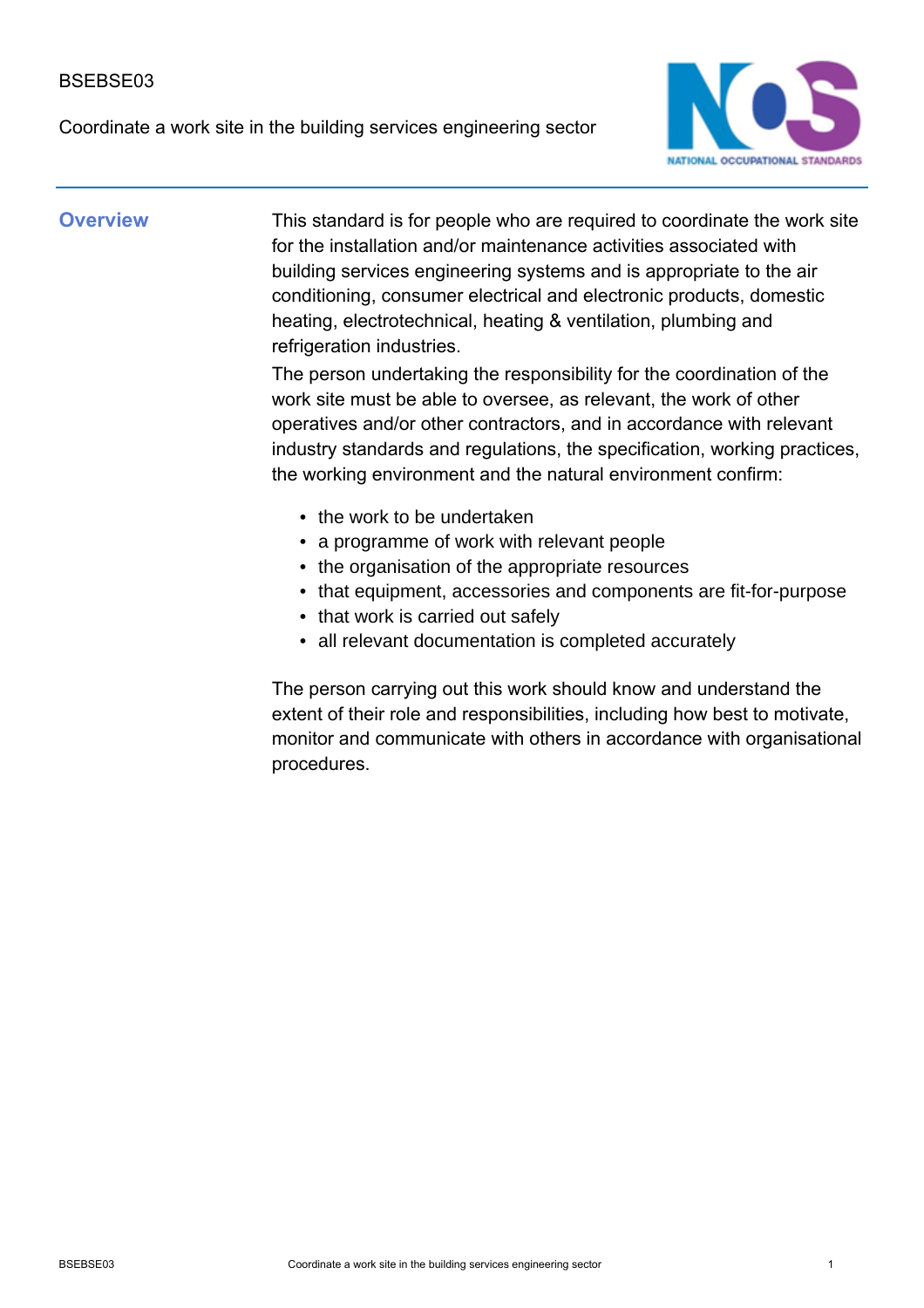Coordinate a work site in the building services engineering sector



# **Performance criteria**

# *You must be able to:*

- 1. produce a risk assessment and method statement for the work to be carried out on the identified building services engineering system
- 2. allocate duties and responsibilities to operatives, when appropriate, to make best use of their competence
- 3. instruct the operatives, where relevant, about their duties and responsibilities clearly and concisely
- 4. confirm that any instructions given are understood
- 5. coordinate effectively, when relevant, the work of other contractors

6. monitor, as appropriate, that the work of operatives is safe, fit-forpurpose, cost effective and in accordance with:

- industry recognised working practices
- the specification
- the current versions of appropriate industry standards and regulations

7. ensure that safe and appropriate action is taken promptly where a non-compliance is identified during the programme of work

8. ensure that all documentation associated with the installation and/or maintenance work is in accordance with:

- organisational procedures
- the current versions of appropriate industry standards and regulations

9. liaise with the relevant people to resolve issues which are outside the scope of your job role

10. verify that the equipment, accessories and components are:

- compatible to the working environment
- in accordance with the specification
- of the required and correct type
- delivered on time and undamaged
- suitable and safely stored

11. confirm that the installation and/or maintenance work completed is in accordance with:

• the specification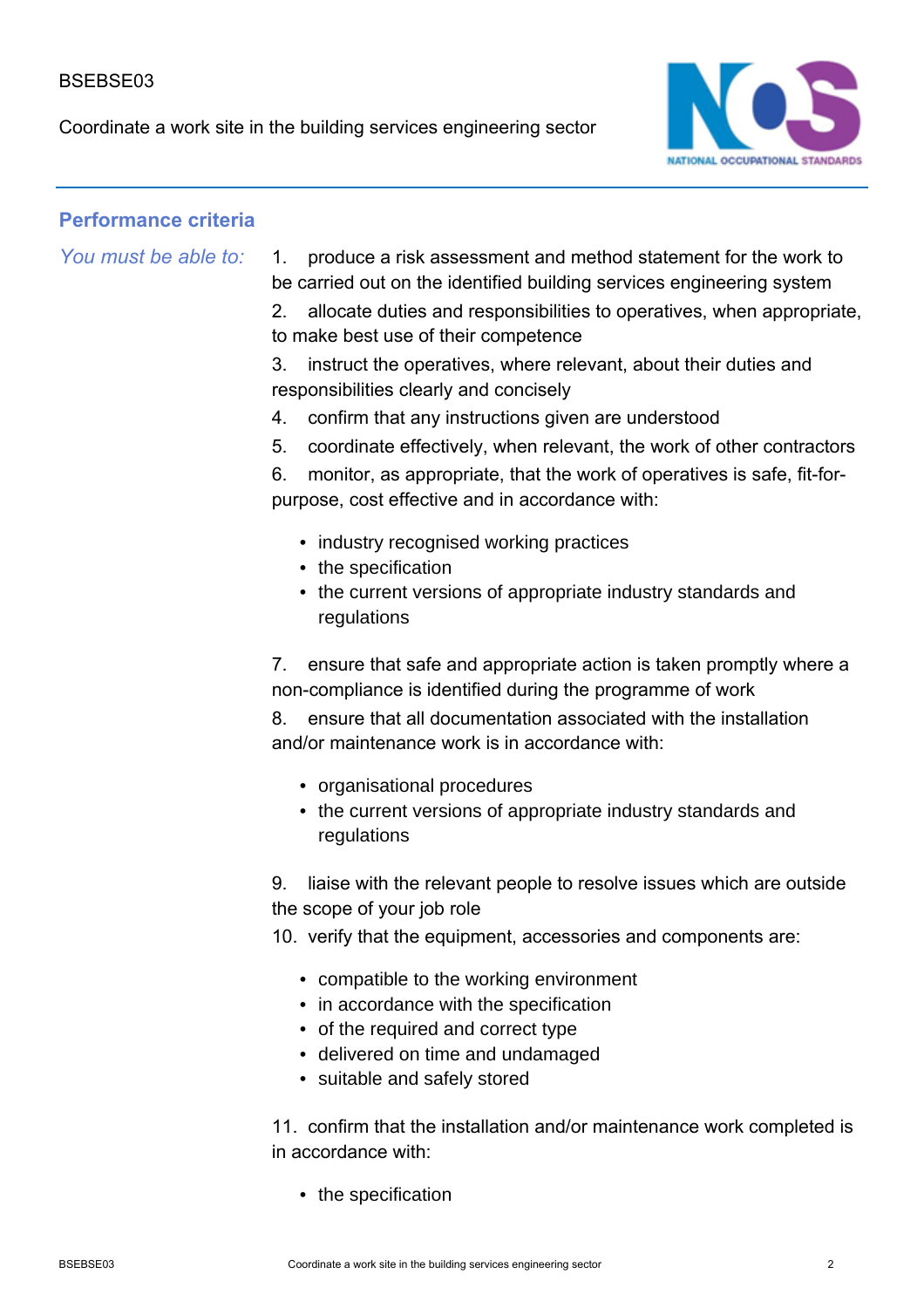Coordinate a work site in the building services engineering sector



• the current versions of appropriate industry standards and regulations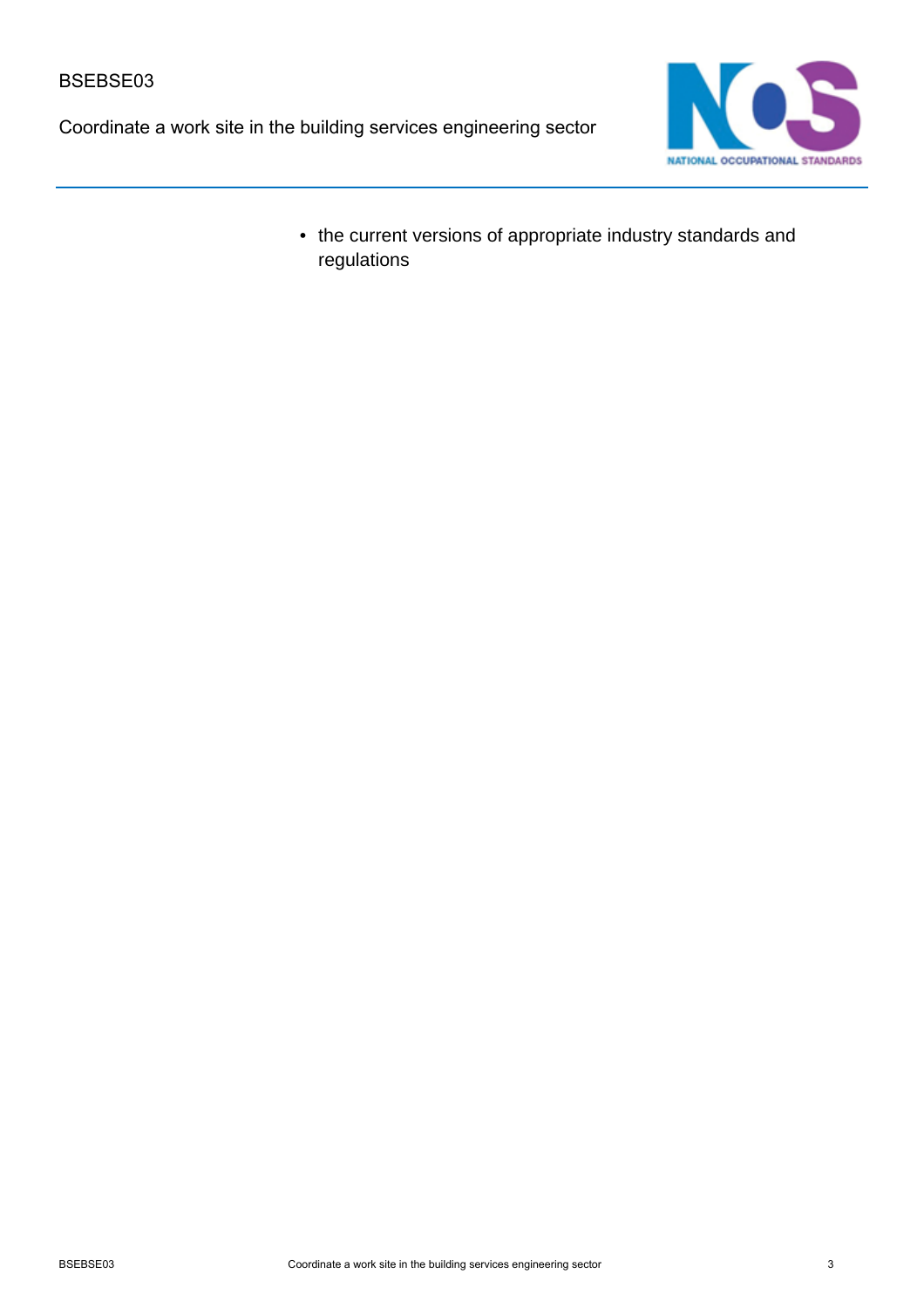Coordinate a work site in the building services engineering sector



# **Knowledge and understanding**

You need to know and 1. your role and responsibilities in relation to:

*understand:*

- monitoring and implementing health and safety on the work site
- the work to be undertaken
- allocating roles and responsibilities
- identifying resources required
- monitoring the work of operatives
- liaising with relevant people
- 2. how to interpret organisational procedures and monitor changing conditions at the work site
- 3. how to coordinate operatives you are responsible for in relation to:
	- supervision and motivation
	- identification of competence
	- planning work allocations, duties and responsibilities
- 4. how to communicate effectively with relevant people
- 5. the current versions of appropriate industry standards and regulations relevant to the identified building services engineering system
- 6. the organisational procedures for:
	- completing the necessary documentation
	- agreeing a programme of work with relevant people
	- confirming that the installation and/or maintenance work is completed
	- identification of competence

7. methods that will verify that the equipment, accessories and components are:

- compatible to the working environment
- in accordance with the specification
- of the required and correct type
- delivered on time and undamaged
- suitable and safely stored
- 8. how to manage the available storage facility at the work site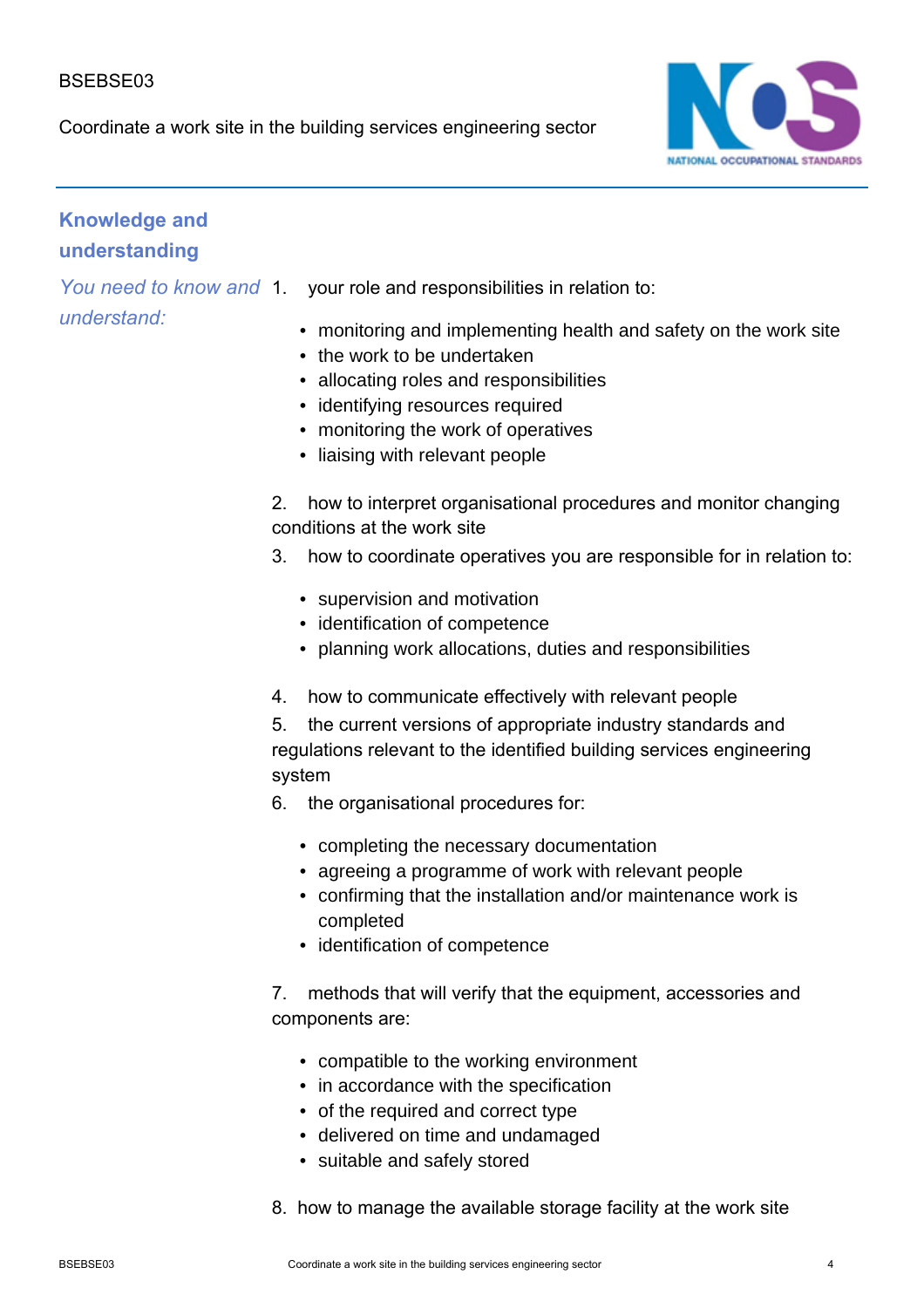Coordinate a work site in the building services engineering sector

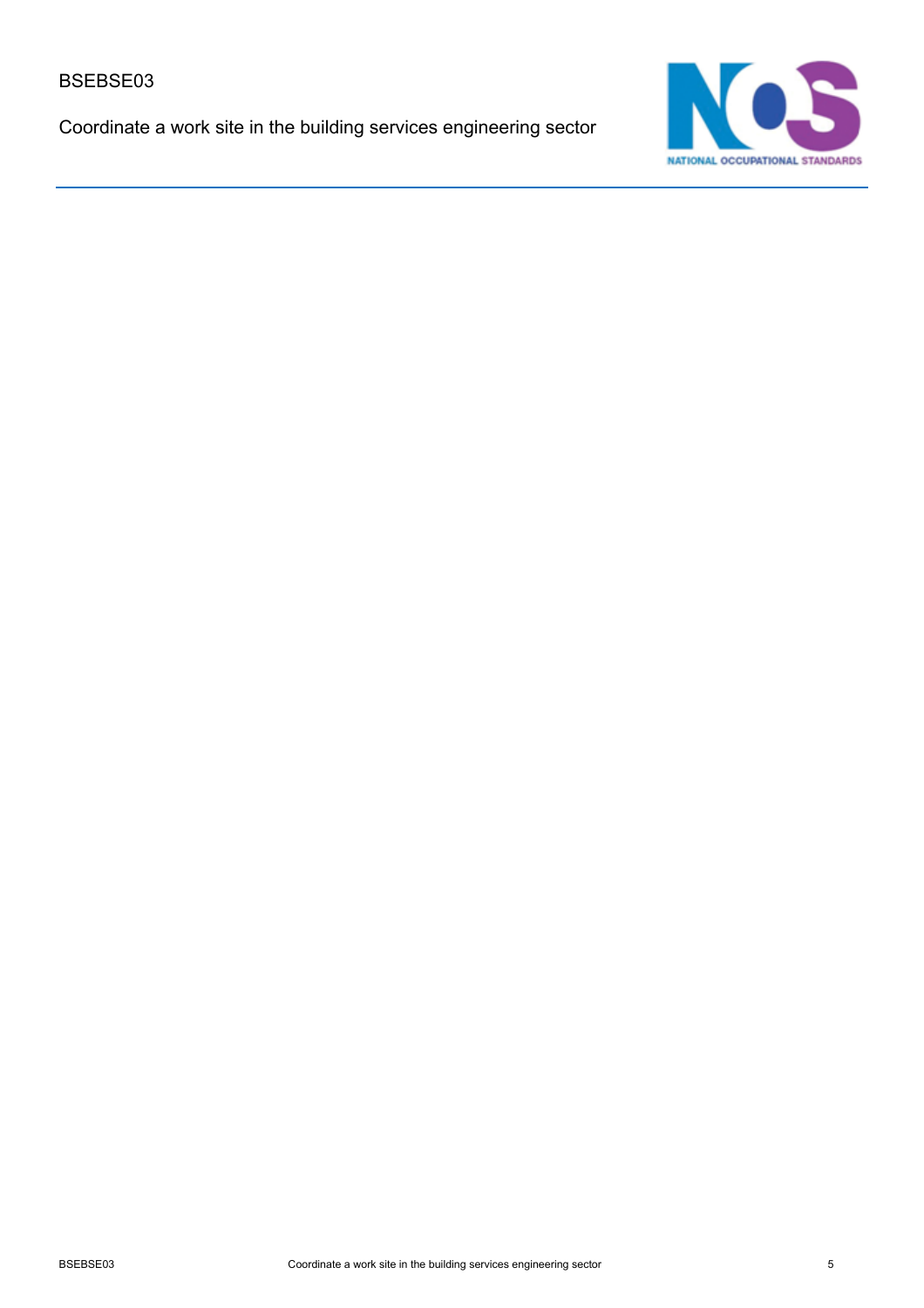Coordinate a work site in the building services engineering sector



# **Scope/range related to performance criteria**

# **Working environments (internal and/or external)**

- domestic
- non-domestic
	- commercial
	- industrial
	- agricultural
	- horticultural
	- leisure and entertainment
	- residential medical and care facilities
	- public highways and parks
	- public services establishments
	- pre-1919 traditional/historic buildings

## **Organisation procedures**

- information management
- method statement
- maintenance (planned and reactive)
- project management
- risk assessment
- risk management
- implementing and monitoring health and safety requirements and issues
- implementing and monitoring issues relating to the natural environment
- customer services
- accident reporting
- emergencies
- communication with relevant people

#### **Relevant people**

- customers/clients
- client representatives
- supervisors
- site/contract manager
- other contractors/trades
- members of the public
- work colleagues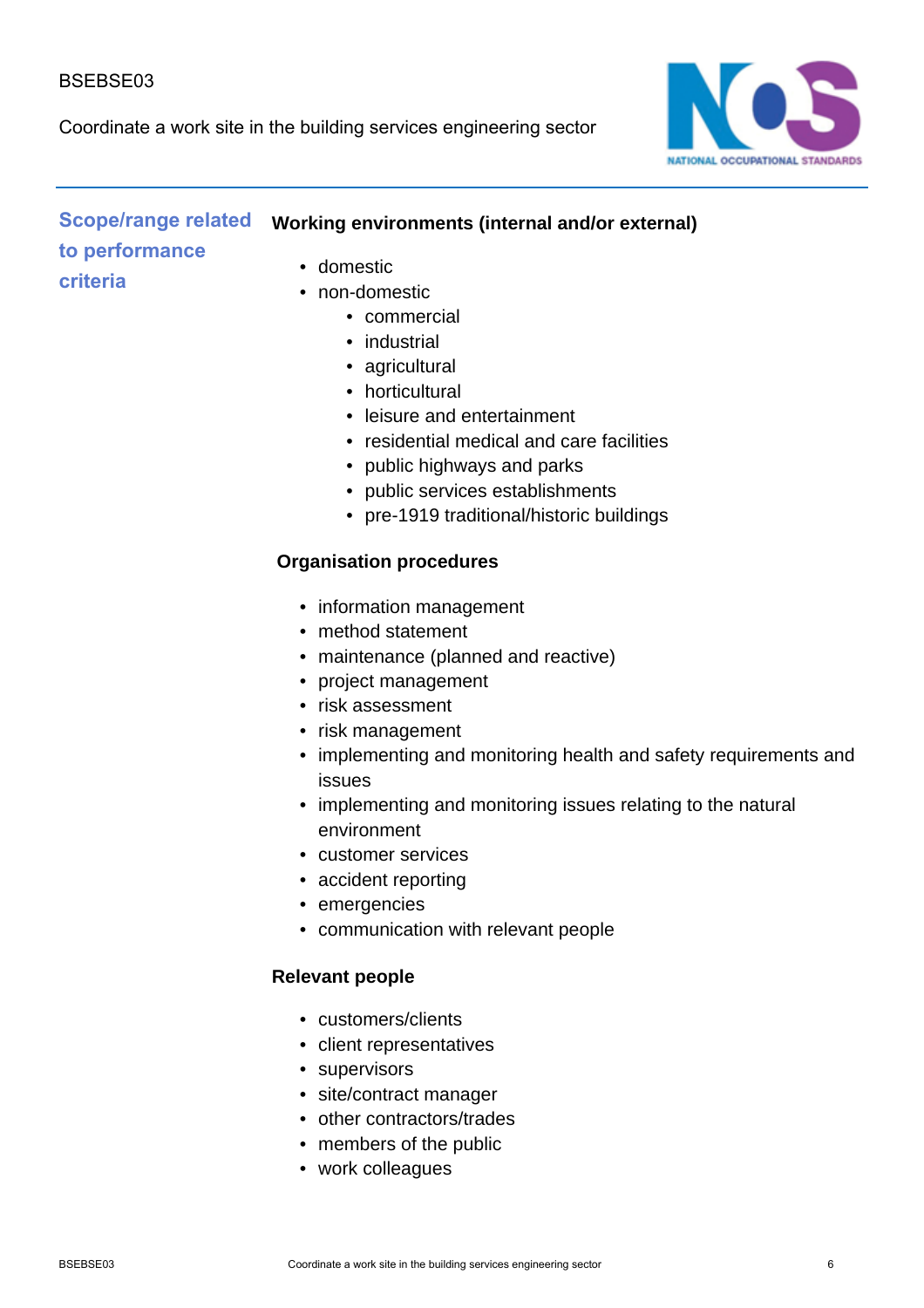Coordinate a work site in the building services engineering sector

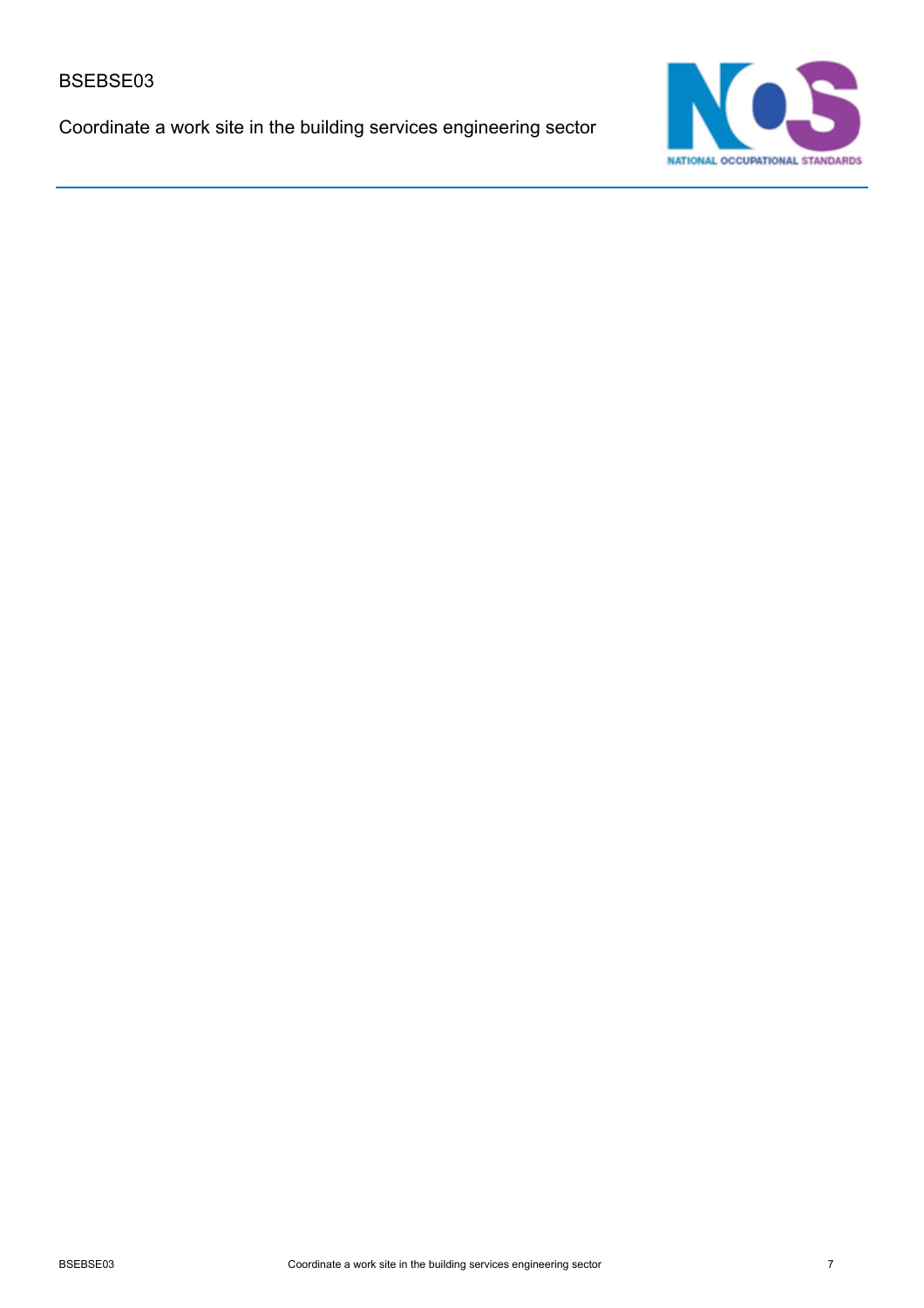Coordinate a work site in the building services engineering sector



**Glossary**